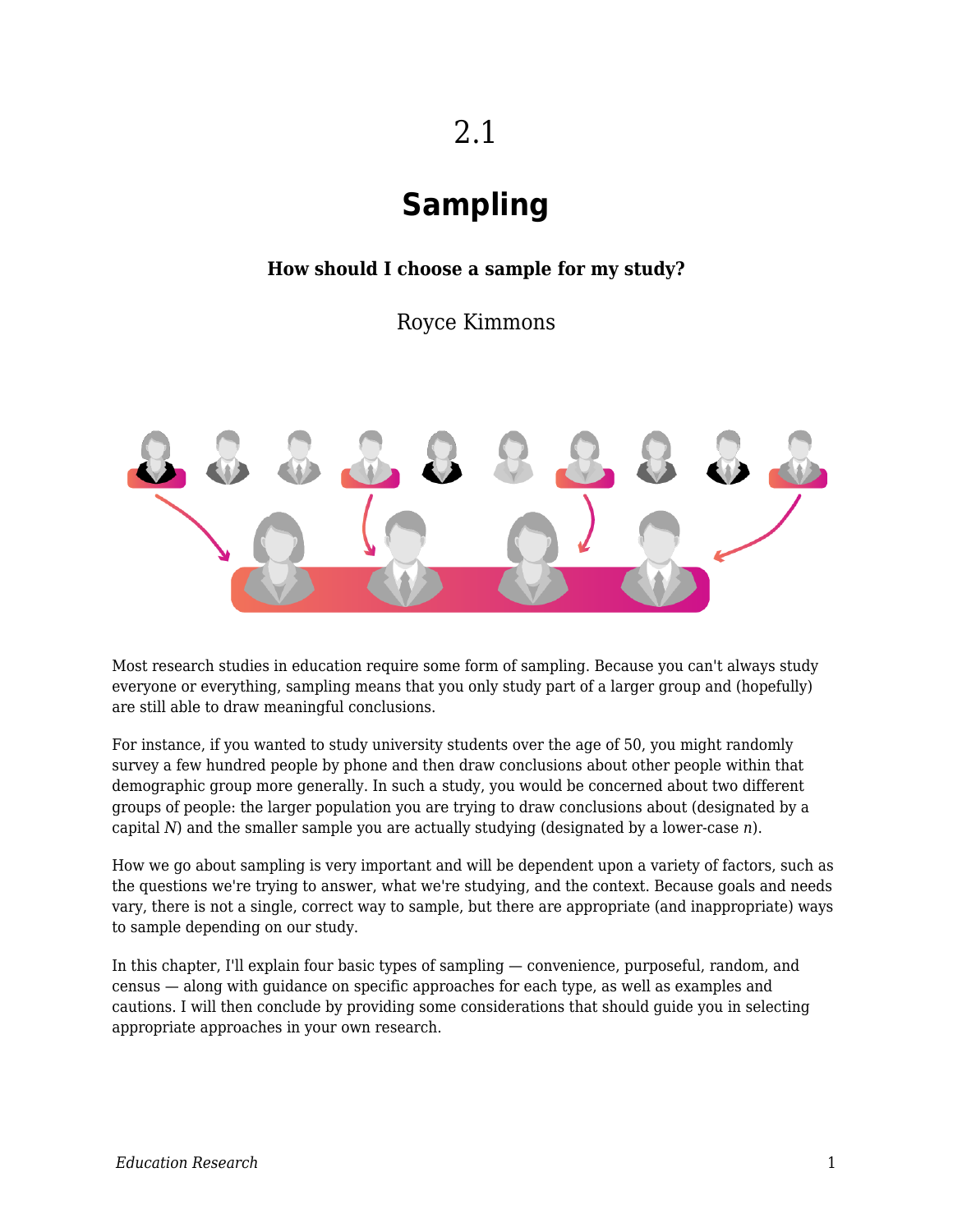### **Key Terms**

Census

A study that includes every member of the population (removing the need for sampling, generalizability, etc.).

Convenience Sampling

An approach to sampling, common in design and professional practices, that chooses subjects that are accessible to the researcher, such as testing with a colleague, interviewing a spouse, etc.

Population

The group facing the problem researchers are trying to solve or to whom researchers will generalize their results (e.g., K-12 students), represented by the uppercase "N" variable. Purposeful Sampling

An approach to sampling, common in qualitative research, that chooses subjects that will provide insight for answering the study questions.

Random Sampling

An approach to sampling, common in quantitative research, that chooses subjects randomly from a target group or population.

Sample

The actual group being studied, represented by the lowercase "n" variable.

### **Convenience Sampling**



Convenience sampling consists of studying those who are close to us or who are easy to study. A web developer might put an in-progress website in front of other web developers for feedback, a graduate student might survey other students in a class to get their opinions on educational reform, or a teacher might ask other teachers about their ideas for lesson improvement. In all of these cases, the primary factor guiding who is sampled is the ease at which data can be collected. Because it makes data collection easy, convenience sampling is common in user testing, design settings, and other situations that utilize non-traditional or less-formal research methodologies, such as action, design, or guerrilla research.

Of all the sampling methods, convenience sampling tends to be the easiest to do, which is why it is commonly used in teaching and design scenarios, but it is also the least accurate and most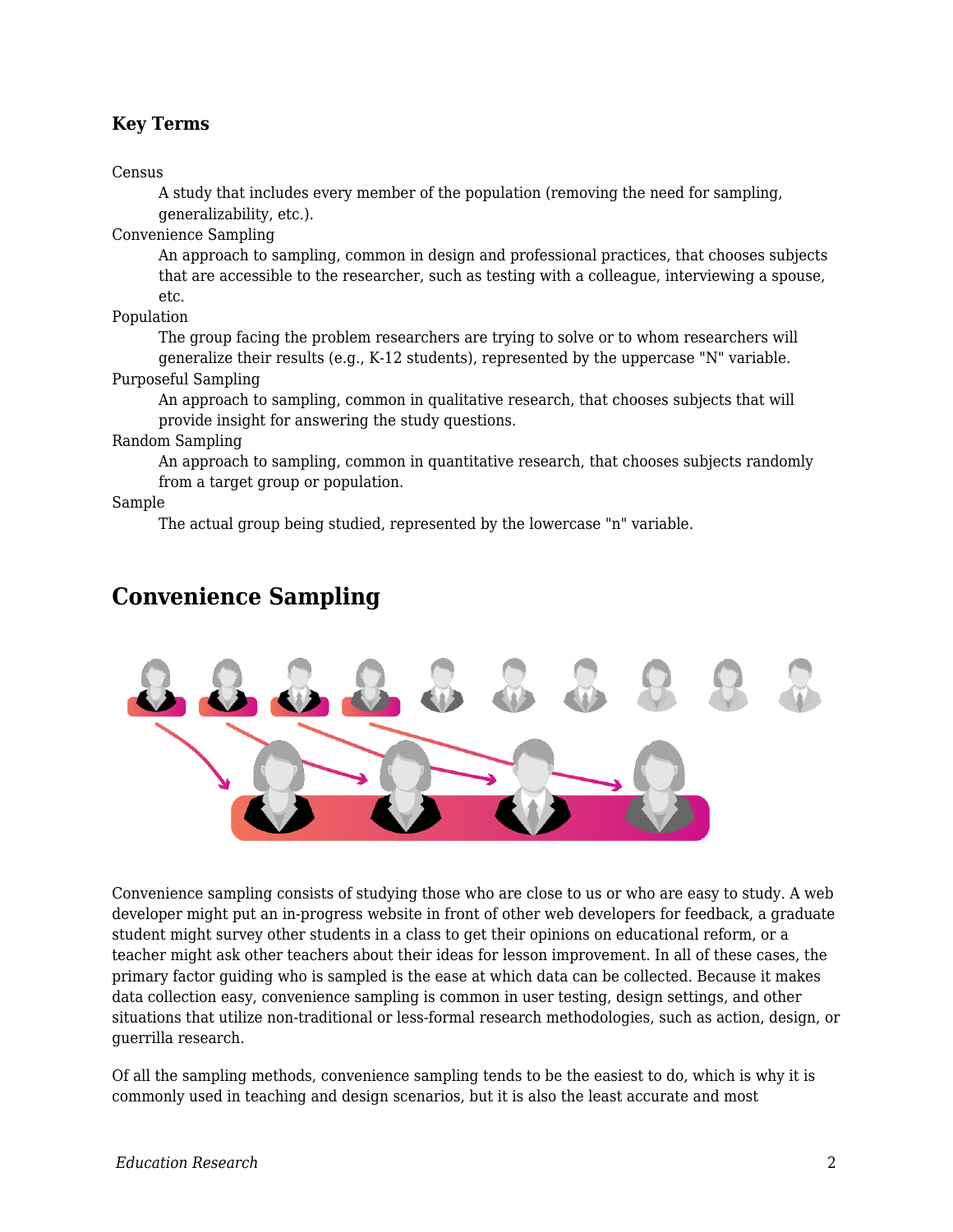problematic. It is great for getting quick data and guidance on topics that might deal with universal human experiences, but its results are not generalizable to the population and also do not allow you to acknowledge varieties in the population.

In the web developer example above, putting an educational site in front of a few colleagues might provide you with useful, instant guidance on how to improve some aspects of the design, but because your sample subjects will tend to be like you, it will often fail to provide you with guidance to meet the needs of all potential users (e.g., you will not know how a person with a vision disability might struggle with the site unless one of your close colleagues has a vision disability). Thus, results derived from convenience sampling will typically not meet rigor expectations of formal research, but they can be helpful for the initial shaping of research questions as well as iterative designs of instruments, tools, and products.

### **Purposeful Sampling**

Purposeful sampling consists of selecting subjects specifically out of a population that the researcher believes will help them to most meaningfully and accurately answer the research question. A hallmark of qualitative methodologies, purposeful sampling takes at least four common forms, which I will now explain: informant, extreme case and intensity, quota, and snowball (see Table 1).

### **Table 1**

#### *Four Common Non-Random-Sampling Strategies with Examples*

Example numbers are used for illustration only and do not accurately reflect necessary comparative sample sizes needed for each approach as this would be dependent upon the methodology, research question, and other considerations. For appropriate sample sizes, consult other studies that use similar methodologies to your own.

| Approach                                | <b>Strategy Example</b>                                                                                                                                    | <b>Sample</b>                                                                                          |  |
|-----------------------------------------|------------------------------------------------------------------------------------------------------------------------------------------------------------|--------------------------------------------------------------------------------------------------------|--|
| <b>Informant</b>                        | Interview students representing minoritized ethnic<br>groups.                                                                                              | 10 students from the target ethnic group                                                               |  |
| <b>Extreme</b><br>Case and<br>Intensity | Interview students representing both majority and<br>minoritized groups.                                                                                   | 5 students from the minoritized group +<br>5 students from the majority group $= 10$ students          |  |
| Quota                                   | Interview the same number of students from each<br>target ethnic group.                                                                                    | 2 students x 5 different ethnic groups $=$ 10 students                                                 |  |
| Snowball                                | Interview a student representing a target ethnic group,<br>then ask them to help you to identify additional<br>students in the target group, and so forth. | student from the target group +<br>2 of that student's friends +<br>7 of their friends $=$ 10 students |  |

### **Informant**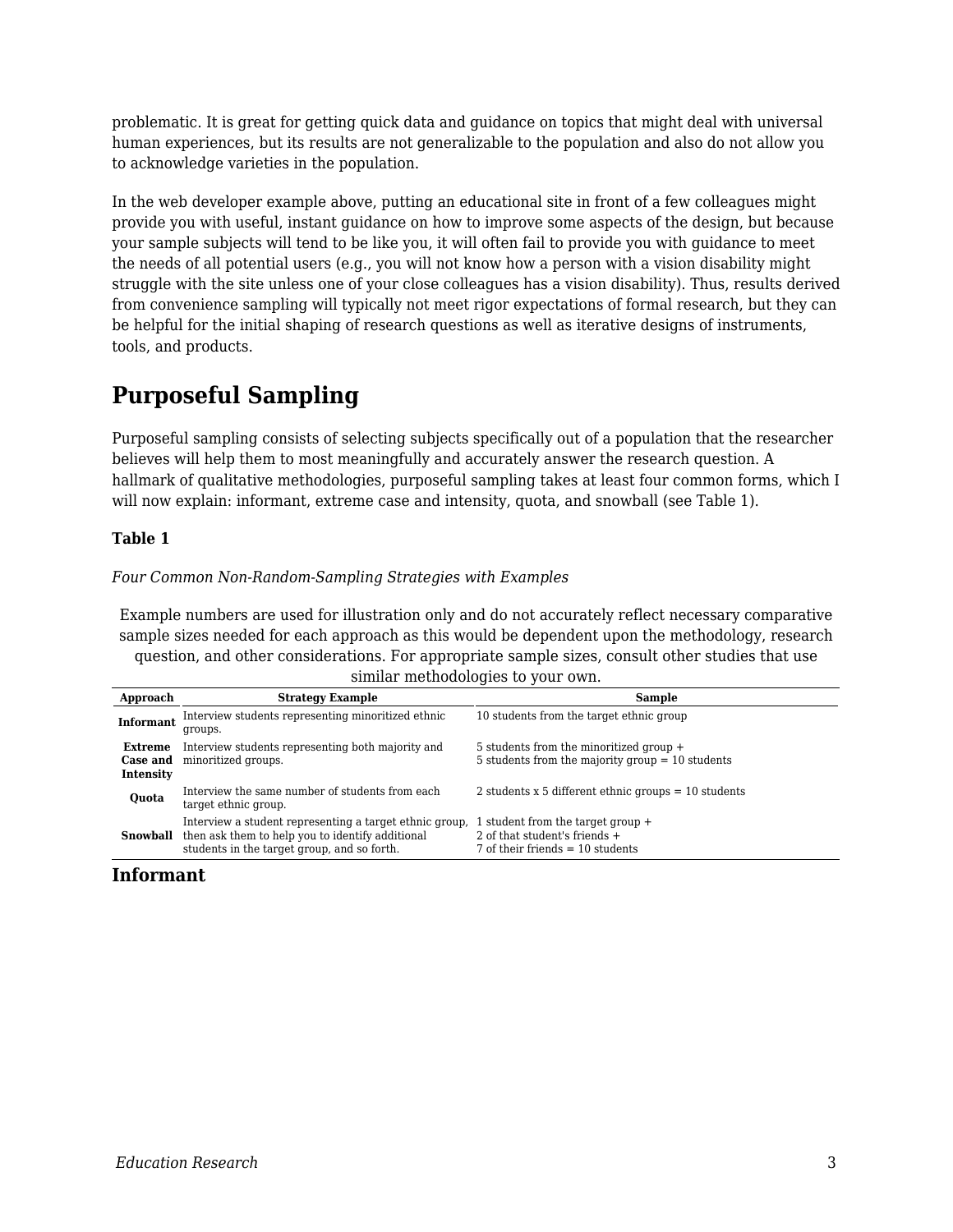

Informant sampling selects subjects based upon their expertise or ability to provide insight for answering the research question. They are intentionally selected from the population for their experience with the topic under study and their ability to help the researcher understand it. For example, if we wanted to understand women's experiences of being harassed in academia, we might interview women who have had experiences of being harassed. Doing so would not allow us to generalize their results to all women or to say how prevalent harassment is in academia, but it would allow us to understand the nuances of harassment, what it means to be harassed, what the effects of harassment might be, and how to identify it in practice.

The strength of informant sampling is that it allows us to develop a deep understanding of our topic from those best equipped to help us understand it. Yet, any results we derive from such an approach will not be reliably attributable to the whole population and will be dependent upon the criteria we use for selecting our informants. If in the case above we only select ethnic majority women to study, for instance, then we will not understand how ethnic or racial differences among women influence the forms that harassment takes, and we also will not understand whether and how men might face harassment in similar contexts. This is not a weakness of the sampling approach so much as it is an intentional delimitation, allowing the researcher to hone in on the issue or sub-population they desire to study the most.

### **Extreme Case and Intensity**

Extreme case sampling selects subjects from opposite ends or contradictory sides of the phenomenon being studied to give a sense for the breadth of the topic and divergence in experiences, opinions, or characteristics. This requires the researcher to have a sense for what the extremities might be prior to selection but allows them to show a range in their sampling. For example, if you wanted to study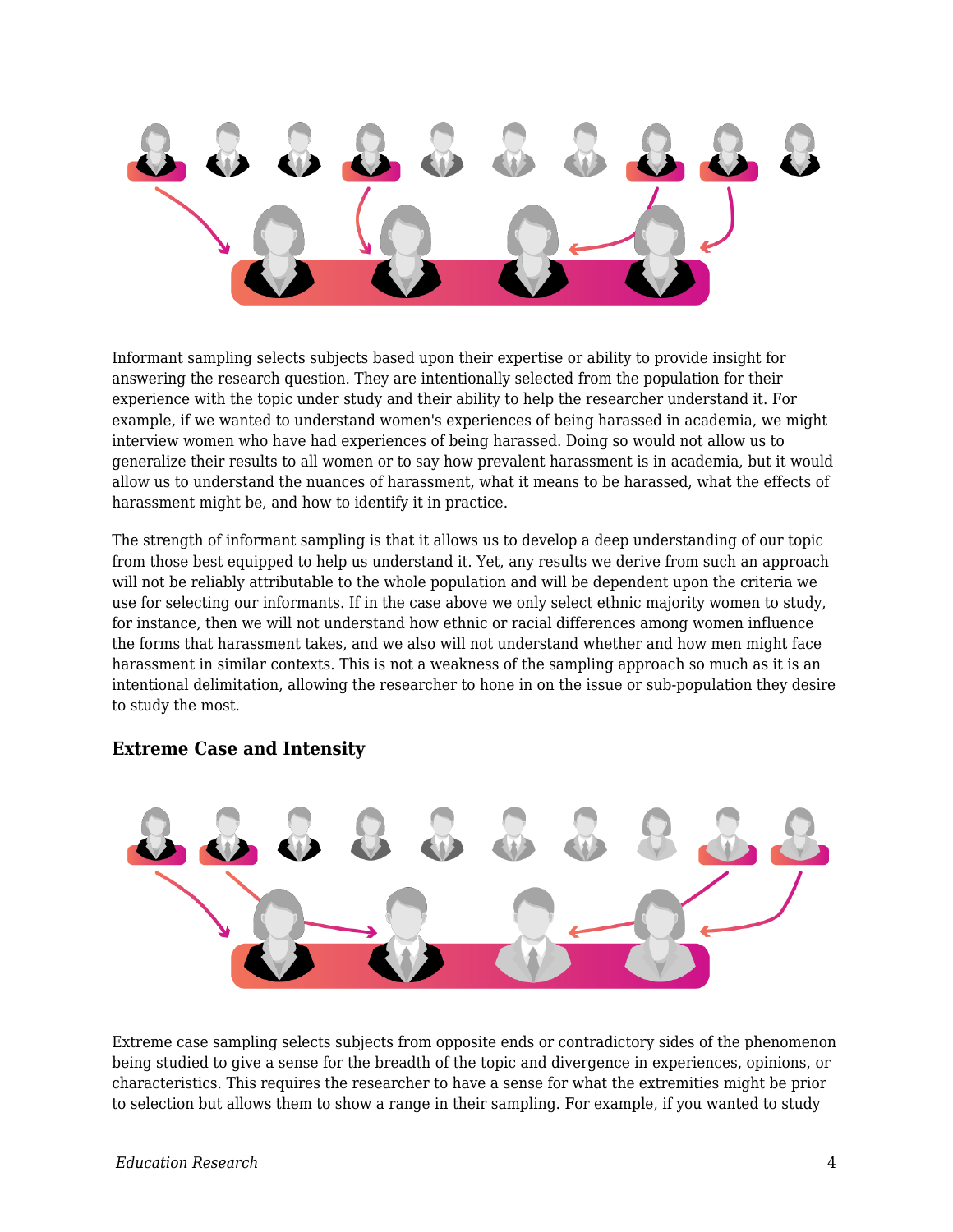how political affiliations of teachers influence their pedagogy, then you might sample teachers from both the far-right and the far-left of the political spectrum. This would allow you to effectively see how drastically experiences and effects diverge but would give you limited insight into more moderate cases of political divergence, which would likely represent the majority of the population.

As a more moderate approach, intensity sampling also tries to account for a diversity of subjects in the sample, but it is less interested in the extremity of the cases and is more focused on identifying richness in sampled subjects. To apply intensity sampling to the previous example, we might still select subjects representing the major political parties but will focus on those who will help us to best understand the phenomenon in question. For instance, interviewing an extreme case of a politically anarchistic mathematics teacher might not be very helpful for understanding the phenomenon in question, because there might not be much overlap in the teacher's political stances and how they teach fractions. However, interviewing intensity samples of politically active social studies teachers would likely be more informative even though subjects might be more politically moderate simply because their subject areas would allow the researcher to explore a richer relationship between each teacher's politics and how they teach their related subject area.



**Quota**

Quota sampling selects fixed or equivalent numbers of subjects from predetermined groups to ensure that the study accounts for important differences between the groups. This requires the researcher to make *a priori* assumptions about what types of differences between subjects are important, and the researcher then will treat each group of subjects like a separate population pool. For example, if you wanted to understand teacher attitudes toward hiring practices and to see how experiences might differ based on the teacher's gender, you might choose to interview five recently-hired women and five recently-hired men to see commonalities and differences between their accounts. Similarly, if you were studying the experiences of racially minoritized students in low-SES schools, you might choose to interview four students from each major racial group represented in your school's demographic data (e.g., four Latinx students, four Black students, and four Asian American students). In such approaches to sampling, the overall representation of the subgroup in the larger population is irrelevant (e.g., the Asian American student population of the school might be much smaller than the Black student population), but the goal would be to make sure that you have sampled sufficiently from each group to be able to draw meaningful conclusions.

Quota sampling is useful if researchers have *a priori* categories of analysis that matter to their research questions and if researchers are able to identify subjects based on these categories. By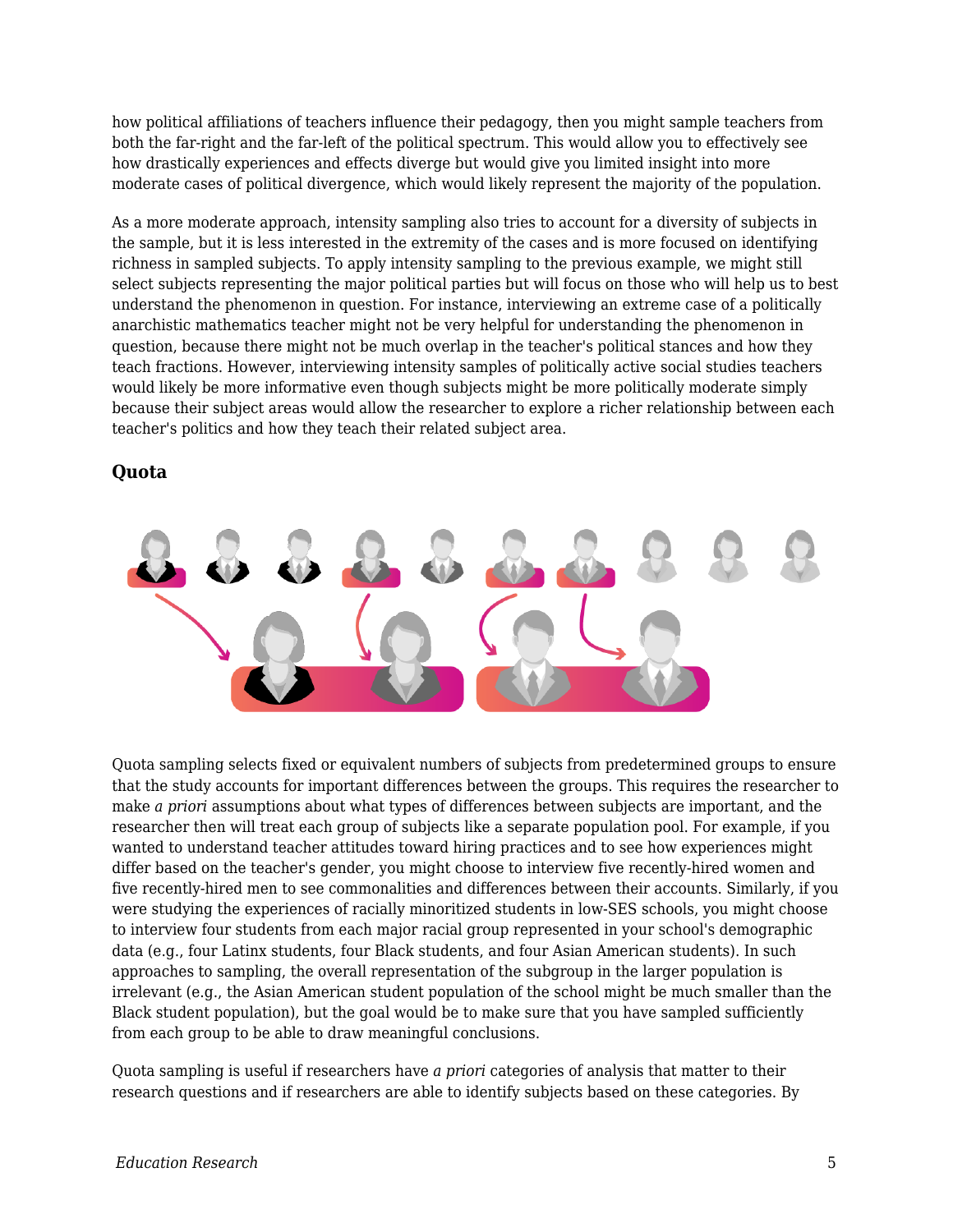conducting parallel analyses of groups of subjects, researchers can construct group-based narratives for comparison and ensure that diverse perspectives (in terms of the grouping criterion) are explored in a focused manner. If, for instance, in the hiring example above, researchers only sampled one woman and nine men, then women's hiring experiences likely would not be well-represented in the findings, but by setting a quota of five women, researchers can help ensure that women's experiences will be treated equally to men's.

If, however, our *a priori* categories are messy, poorly defined, or unnecessary to our research questions, then quota sampling is less useful. In the example of racially minoritized students, for instance, sampling four Asian American students might not yield very helpful results once we realize that the experiences of students from Korea, China, Japan, and various Pacific islands might be quite distinct or that the experiences of Black students from poor families might be very different from those of Black students from more affluent families. Thus, the key to quota sampling is to ensure that your *a priori* categories are important, accurate, and clear.

### **Snowball**



Snowball sampling selects a small number of initial subjects and then gradually grows the sample via additional sampling through the subjects. This approach is especially useful if researchers have difficulty identifying or recruiting subjects in the target population (due to ignorance, lack of trust, or outsider status). For instance, if you were studying homeschool parents, you might not be able to identify many subjects at the outset of the study due to lack of knowledge, privacy, etc. So, you might begin by only identifying one parent, interviewing them, and then, as part of your interview protocol, asking them if they know of other parents who homeschool as well.

This approach allows the researcher to utilize subjects' knowledge and social networks as sampling tools and is very useful for gaining entry to insular, invisible, or poorly understood populations. However, because it relies so heavily upon the knowledge and networks of individual subjects, it may have difficulty providing representation of the whole population. Following the homeschoolers example above, the subsequent parents that we sample will be dependent upon the initial parent, which would mean that the researchers might only ever be able to identify subjects that are like the original. If there are different networks of homeschool parents (e.g., religious homeschool communities vs. military families), then this sampling strategy might only allow entry to one of the networks and not others, and if the networks exhibit different values, behaviors, or norms from one another, then results will not account for the totality of homeschool parent experiences. Thus, as researchers traverse these networks, they should be aware of the potential for insularity in selection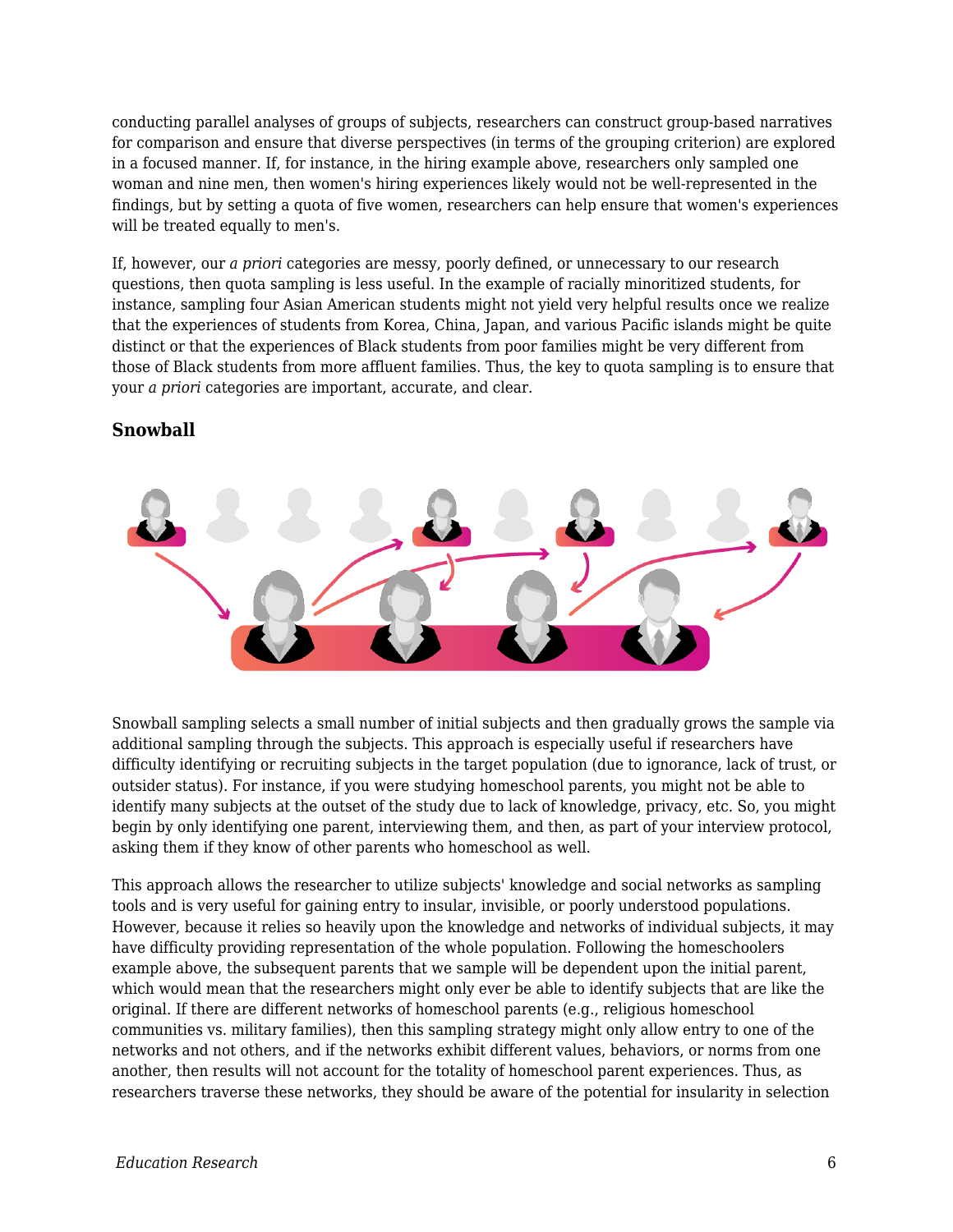and attempt to identify alternative networks that might also exist in the population.

## **Random Sampling**

Random sampling consists of selecting a sufficient number of subjects at random from a population to ensure that results are indicative of the population at large. If your research goal is to generalize your results from your sample to an entire population, then you must utilize a random sampling strategy. Failure to randomize your sample would mean that your study might be biased toward particular sub-groups in the population (e.g., those that are near you or are like you).

For instance, if I wanted to know how students feel about their school lunch programs, the easiest thing to do would be to interview my own kids or my neighbors' kids. But would this tell me anything about school lunch programs more broadly?

Similarly, if I wanted to understand teacher beliefs about technology integration in my state, and I proposed to survey teachers via email, which teachers I sent the survey to (and which teachers responded) would be very important. If I only sent the survey to teachers in one subject area, geographic location, grade level, school socioeconomic classification, etc., then my results would not reflect the beliefs of teachers in my state broadly. And even if I sent the survey to every teacher in the state and only 10% responded, might there be reasons that the other 90% did not respond that would influence their beliefs about technology integration (such as not having a computer to complete the survey with)?

The goal of randomization is to allow you to study a relatively small proportion of the population and get results that can reasonably be said to represent the population more broadly. This makes research studies possible that would otherwise be infeasible due to exorbitant cost or other limitations (e.g., there's no way that you could ever interview every child about how they feel about school lunches), but for randomization to work for achieving generalization, it must be done in a manner that is appropriate for your research question, context, and population.

Education researchers employ at least four common random-sampling strategies for doing this well. These include simple, stratified, proportional, and cluster sampling (see Table 2), which I will now explain in more detail.

### **Table 2**

*Four Common Random-Sampling Strategies with Examples*

Example numbers are used for illustration only and do not accurately reflect necessary comparative sample sizes needed for each approach as this would be dependent upon population sizes and between- and within-group variances.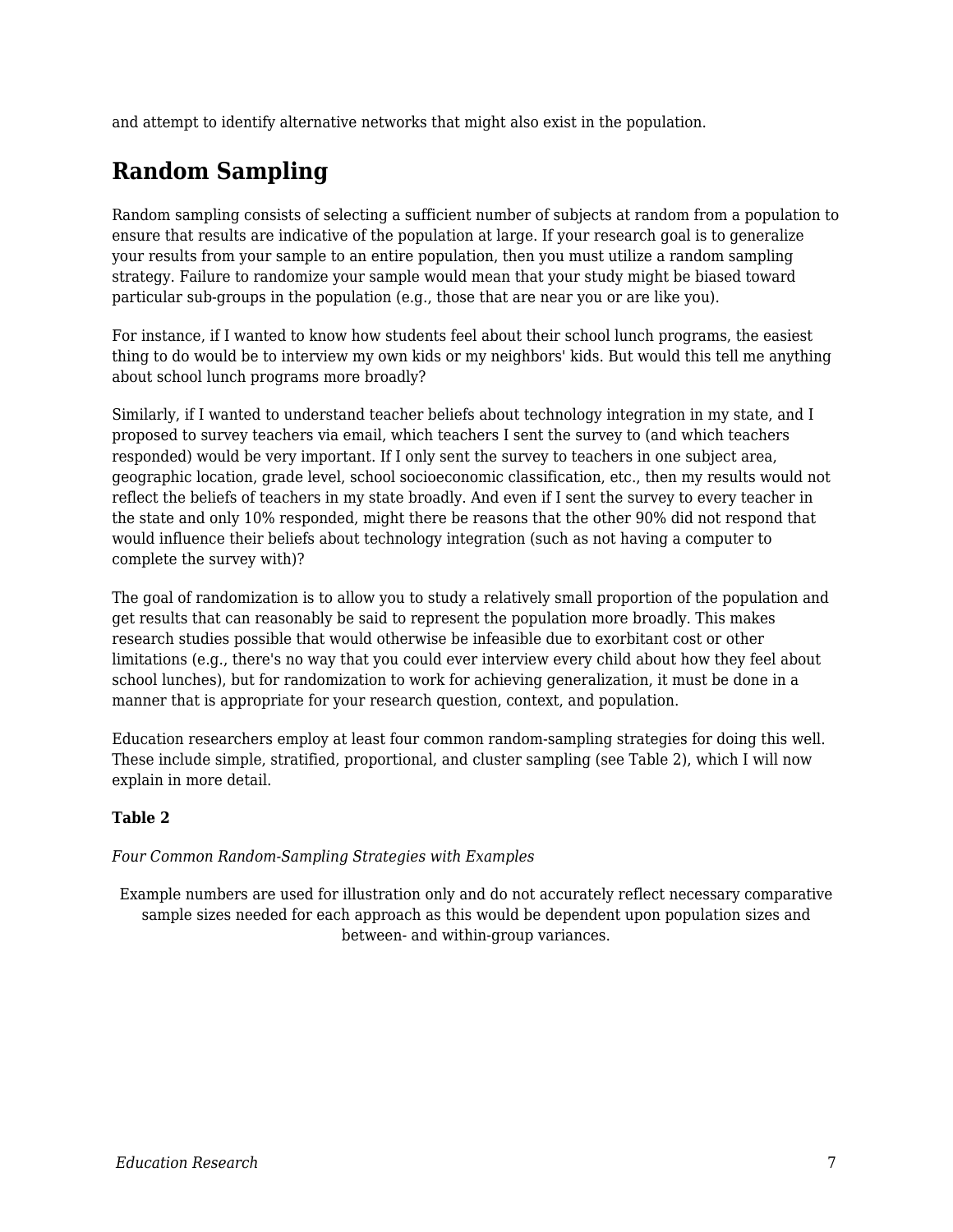| Approach            | <b>Strategy Example</b>                                                                                                           | <b>Sample</b>                                                                                                                                |
|---------------------|-----------------------------------------------------------------------------------------------------------------------------------|----------------------------------------------------------------------------------------------------------------------------------------------|
| <b>Simple</b>       | Survey random teachers from a<br>state-level list of teachers.                                                                    | 1,000 teachers                                                                                                                               |
| <b>Stratified</b>   | Survey teachers from each type of<br>school.                                                                                      | 334 teachers from traditional public schools<br>333 teachers from private schools<br>333 teachers from charter schools<br>$= 1,000$ teachers |
| <b>Proportional</b> | teachers from each type of school<br>based on the teacher population of 100 teachers from charter schools<br>each type of school. | Survey a representative number of 800 teachers from traditional public schools<br>100 teachers from private schools<br>$= 1,000$ teachers    |
| Cluster             | Survey all teachers from randomly- 300 teachers from school A<br>selected schools.                                                | 300 teachers from school B<br>400 teachers from school C<br>$= 1,000$ teachers                                                               |

#### **Simple**



Simple random sampling selects subjects from the target population without consideration for subgroups, categories, or differences between the subjects. This allows researchers to show that their results are representative of the population broadly while giving them limited power to answer more nuanced questions about sub-groups.

In the teacher email survey example, you might acquire a list of teacher emails from your state department of education and email a random selection of 1,000 teachers from the list. This would give you a sense for how teachers in your state broadly think about technology integration, but suppose that you wanted to then see if teacher beliefs varied based on whether they worked for a charter vs. a traditional public school. If your random sample only provided results from 10 teachers representing charter schools, then you probably would not have enough data to meaningfully compare their results to the group at large.

As this case illustrates, simple randomization is great for fast generalizability, but it will often not provide sufficient data for more nuanced analysis especially if our questions deal with sub-groups that are relatively small or that might be less likely to show up in the data. Charter schools represent a small proportion of schools generally, and so results for their teachers will not be well-represented in the dataset. Similarly, results from teachers representing racial or ethnic minoritized groups would also likely be limited for comparison, because such a high proportion of the overall sample will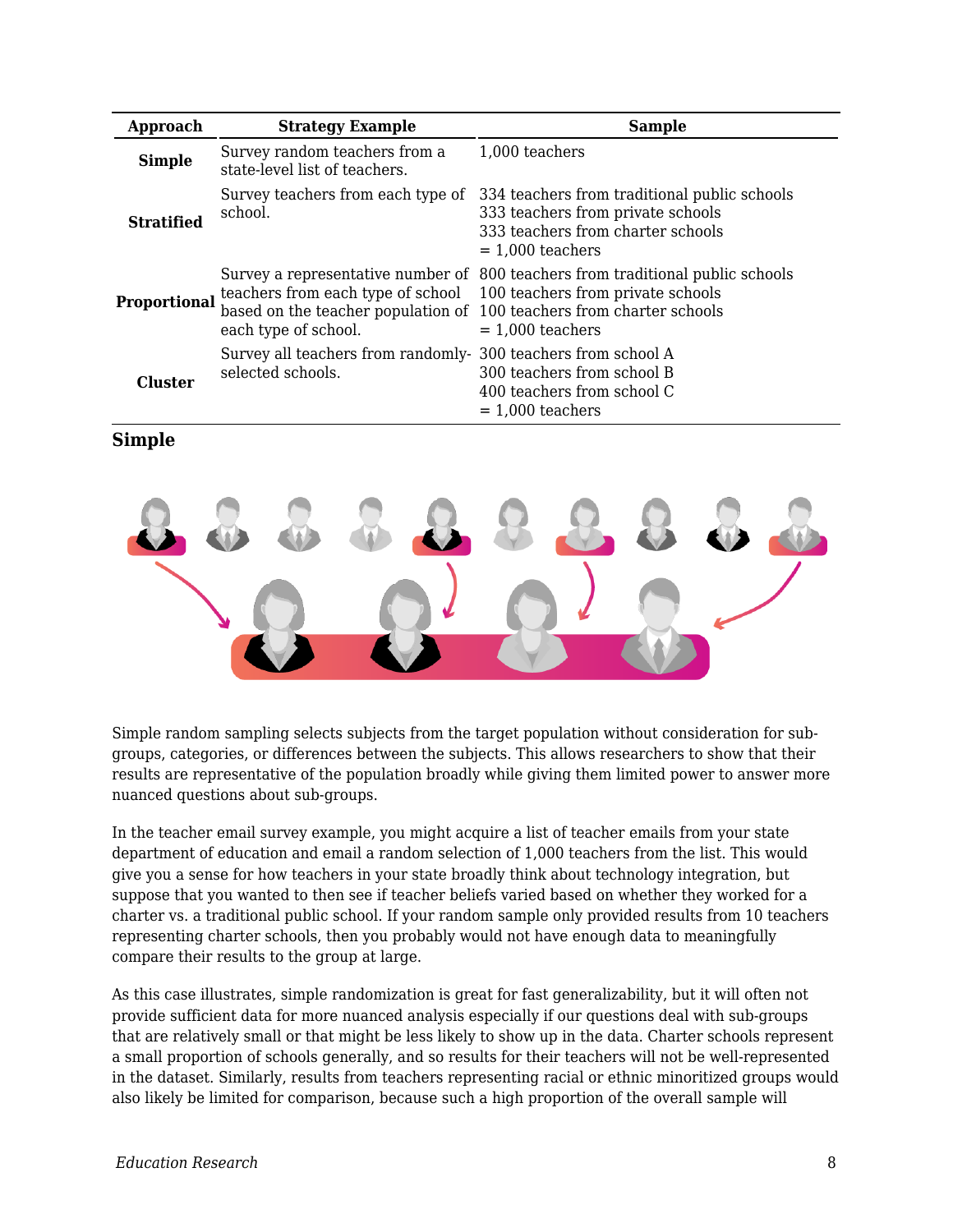represent the majority group. And teachers with limited access to technology would likely be ignored altogether because the sampling procedure did not take into account the role that email access might play in ensuring that those teachers' responses were actually counted.

If such considerations are not pertinent to the research question and context, however, then simple randomization might be appropriate and tends to be the easiest method for collecting generalizable data quickly and efficiently.

### **Stratified**



Stratified sampling selects subjects from different groups, levels, or strata in the population so that results will account for important variation in the population. Like quota sampling above, this requires *a priori* identification of the strata that differentiate subjects from one another and for researchers to then sample an appropriate number of subjects from each stratum. This allows for the sample to reflect the diversity of the larger population and prevents findings for smaller groups in the population to be ignored due to lack of representation.

For instance, if you wanted to study high school drop-out rates and believed that rates might differ based on the type of high school (e.g., charter vs. private vs. general public), then doing a simple random sample would probably result in general public high schools comprising most of your dataset. If charter schools only represented 1% of the schools in your state, then they would only be expected to represent 1% of your dataset, which might make it difficult to draw robust statistical conclusions about charter schools. To combat this, you might intentionally sample in such a way that 33.3% of your dataset represented each type of school. This would allow you to compare results between groups.

Stratified sampling is preferable to simple random sampling when you want to be able to compare results between *a priori* groups. To do it properly, though, you need to ensure that your sample size for each stratum is sufficient to make generalizable claims, and doing so can be a double-edged sword in that it allows you to draw conclusions about relatively small segments of the population, but you will then need to be careful of how you interpret results, because stratum-based results (especially for strata with smaller populations) may not generalize to the entire population.

### **Proportional**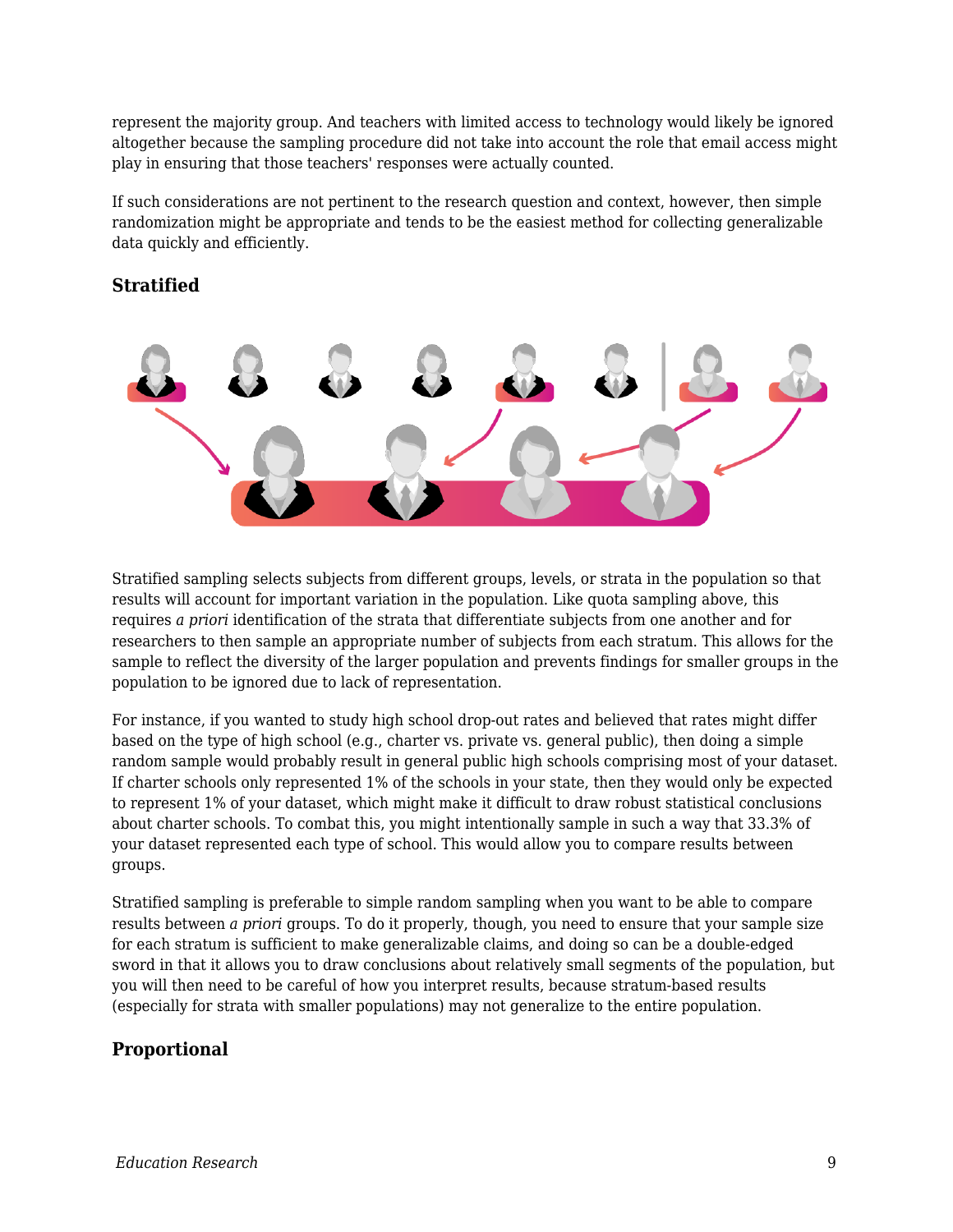

Like stratified sampling, probability-proportional-to-size (or PPS) sampling (also known as proportional stratified random sampling) selects subjects from different groups, levels, or strata in the population but does so at a rate proportional to their overall representation in the population. This allows for the sample to reflect key characteristics of the population at large that could have been lost through simple random sampling and also allows results to be comparable between strata and also generalizable to the entire population.

For instance, if you wanted to survey teachers on their experiences with home-life balance, you could reasonably assume that gender would be an important factor that would influence results, due to different social expectations that are placed on women vs. men. This means that if the representation of women vs. men in your sample did not match that of your population, then your results would be less accurate. Similarly, if you wanted to study student achievement on a standardized test across a state, you could reasonably assume that results would be influenced by the type of school students attend (traditional public vs. private vs. public charter). So, if your state's student population has a breakdown of 80%/10%/10% for public/private/charter, then you would want to ensure that your sample has a similar breakdown to be valid. This would mean sampling from all three types of schools until you could be confident that the sample accurately reflects the population at large.

PPS sampling is superior to simple random sampling when key *a priori* strata are identifiable at the outset because it can help to ease sampling errors that are always possible with randomization (e.g., accidentally overrepresenting men or private schools in a dataset).

### **Cluster**



Cluster sampling selects subjects from organic groups or clusters of the population for analysis. This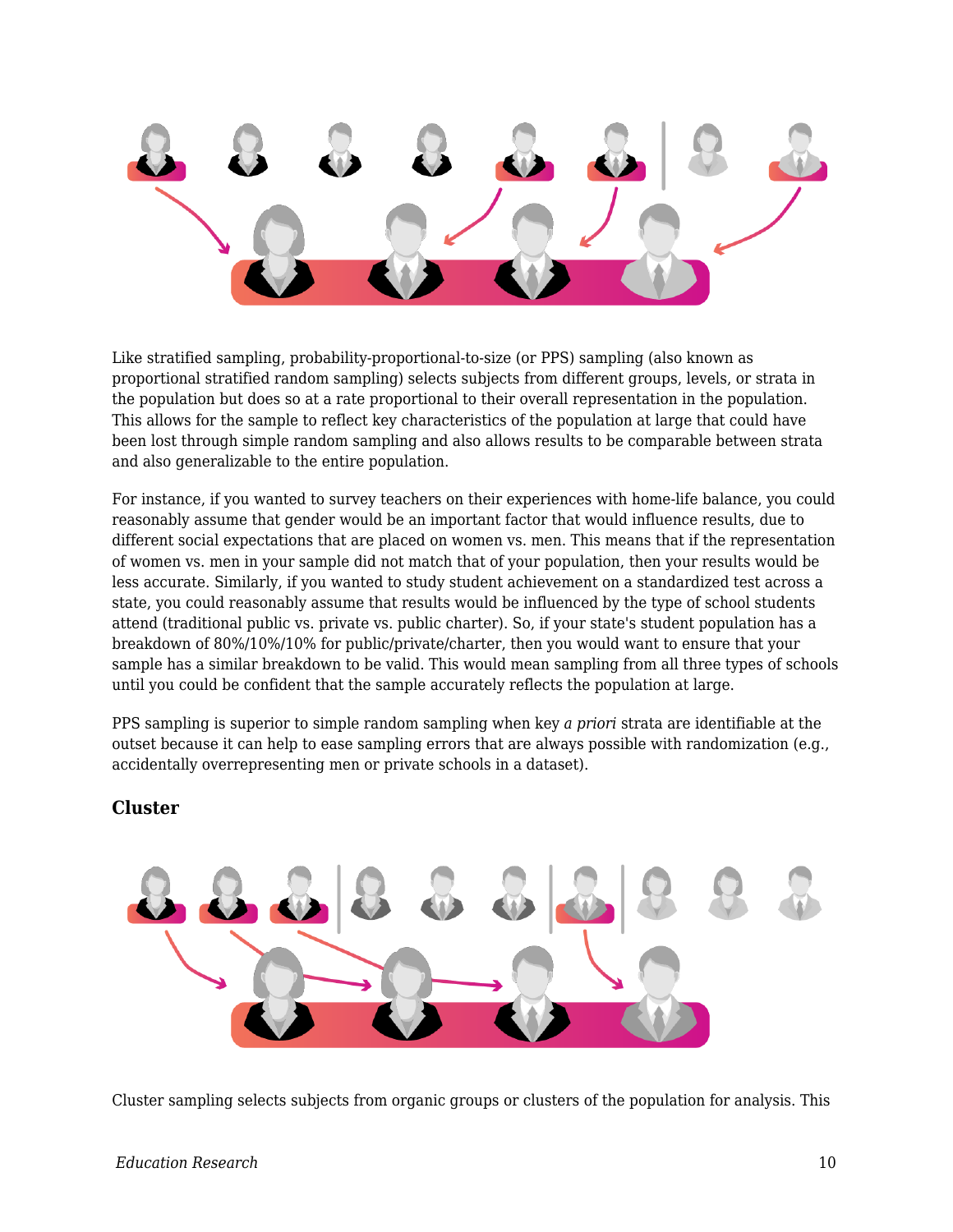allows researchers to focus their efforts on one or more clusters (like specific schools) and generalize their results to the entire population. For cluster sampling to work, the clusters that researchers study should be similar to the larger population both in terms of matching its characteristics and having internal variance or diversity within the cluster. For instance, if you want to study the home lives of students in a state, you might go door-to-door in a few random neighborhoods that are representative of the state at large. This requires researchers to first identify clusters that might be appropriate for analysis and then to randomly select which cluster(s) to study.

Most applications of cluster sampling are geographic in nature when researchers are doing work onthe-ground and cannot feasibly travel to every school, city, or state in their population. Instead, they will identify schools, cities, or states that are representative of the larger population and then randomly sample from this list to reduce travel time and other difficulties inherent in shifting between contexts.

The major benefit of cluster sampling is feasibility because it allows researchers to study subjects as organic clusters in finite settings. However, for results to be valid, clusters must be representative of the population, and results are further problematized if clusters vary in size and internal diversity or variance from one another.

### **Census**



And finally, a census is a study in which all members of a population are treated as subjects. It is not a sampling strategy *per se* but is rather any study where the population (*N*) and the sample (*n*) are identical. Census studies are not very common in education research mainly because it's often difficult to study large groups (e.g., all  $K-12$  teachers in a country), but in situations where populations are relatively small, a census study might be appropriate.

For instance, if you are studying a database of 100 lesson plans and want to be able to determine what percent of the lesson plans in the database have particular characteristics, like learning objectives or standards alignment, then your population would be relatively small  $(N = 100)$ . Even assuming that you aren't trying to generalize to another set of lesson plans, sampling a large enough number to generalize to the database would require you to analyze about 92 lesson plans to achieve a confidence interval of  $+/-3\%$  at the 95% confidence level (or  $n = 92\%$  of the population). But in a situation like this, if you are already going to analyze 92% of the population, then why not just go ahead and analyze the remaining 8%?

When it is possible to do a census study, doing so provides clear benefits to other sampling procedures, because you can avoid sampling errors and can rely upon basic descriptive statistics (like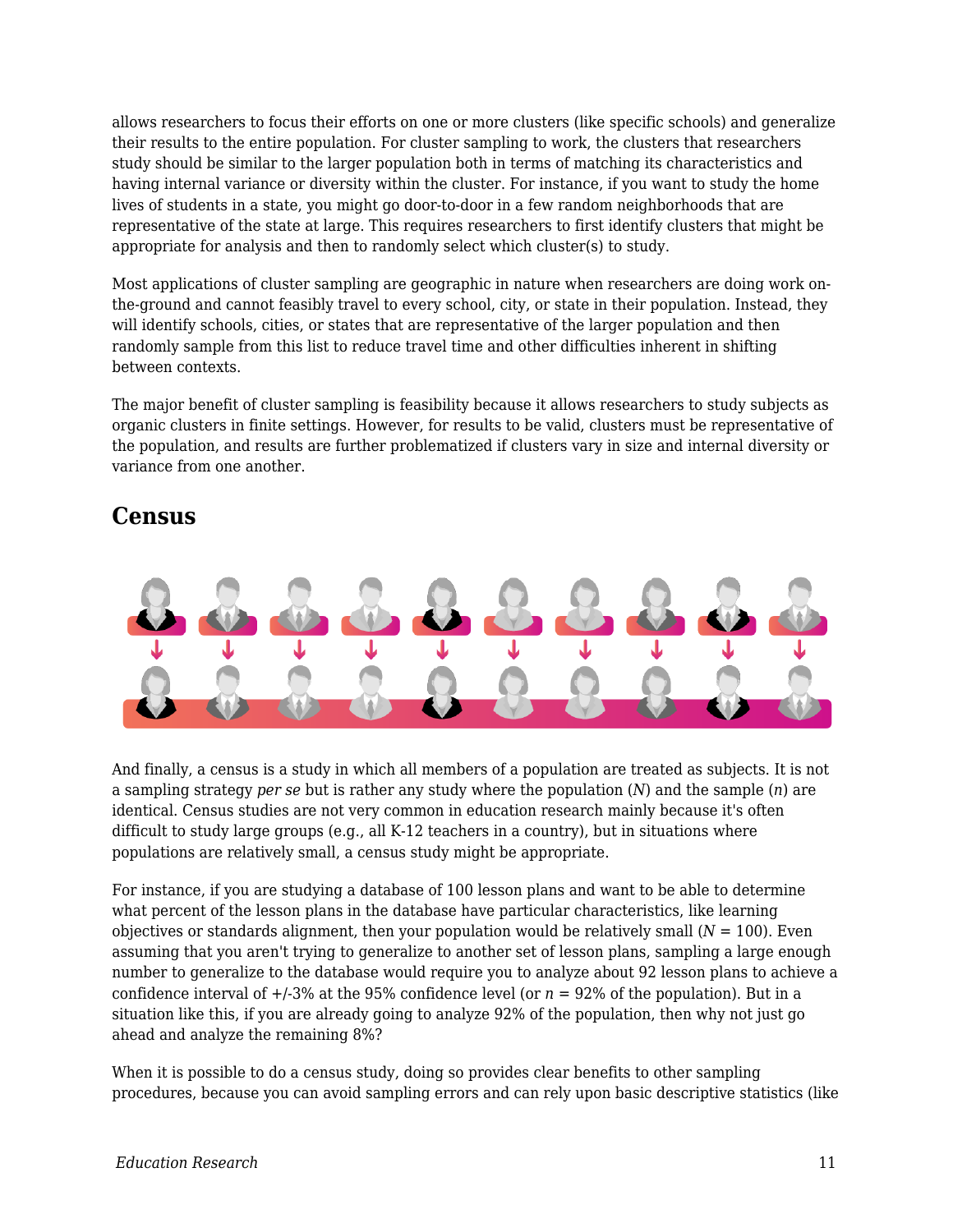mean values) without having to utilize additional statistical analyses for generalization (that could introduce errors).

### **Considerations**

Before choosing a sampling method, you should consider at least two aspects of your study that will determine appropriateness. These include (a) the goal of your research and (b) the contextual feasibility of your study and questions. I'll now explain each of these in more depth.

### **Research Goal**

First, research is done for a variety of purposes. Sometimes we do research to determine norms or trends in a large population, such as whether U.S. legislator mandates for high-stakes testing negatively impact student wellbeing. At other times, we do research to gain a deeper understanding of a phenomenon, such as what it is like to be an undocumented immigrant student in a K-12 school while learning English as a second language. And at other times, we do research to improve a product or intervention, such as iteratively testing a reading intervention program for fourth-grade students. In each of these scenarios, our goal for doing research is different, and our sampling method should reflect this intended goal.

If iterative improvement is our goal, then we will often rely upon sampling methods that are fast and easy or that allow us to answer targeted, finite questions for improvement, thereby favoring convenience or purposeful sampling approaches. If our goal is to understand a phenomenon in-depth (and to remove noise from the larger population), then we will use approaches that are more focused or purposeful. And if our goal is to generalize or to get a broad understanding, then we will use approaches that randomize sampling or that allow us to study every member of the population via a census.

To drive this point home a bit more, many researchers initially believe that randomization is always valuable for research, but randomization is only a tool for attempting to achieve generalization from the sample to the population. It is only appropriate if generalization is the goal. Conversely, if convenience or purposeful sampling is utilized in a study, then generalization can never be achieved. Thus, researchers need to be sure that their method of sampling aligns with their research goals, and the decision of how to sample must be driven by that goal.

### **Contextual Feasibility**

And second, the context of our study and our questions matter in determining sampling methods. Some topics of study might be simpler to observe, measure, or identify, such as a family's income level, while other topics might be more complex and ephemeral, such as a child's emotional wellbeing. If the topic of your study is simpler and easier to observe in a single subject, then you can rely upon approaches that allow for greater numbers of subjects and randomization, but if your topic is more complex, then you will need to use approaches that are more purposeful.

Albert Einstein hinted at this when he famously quipped that "Not everything that counts can be counted, and not everything that can be counted counts." As an example, let's say that we work for a state that has called for schools to submit grant proposals. If we want to study whether the proposals meet specific formatting requirements, we could scan each document with relative ease to see if the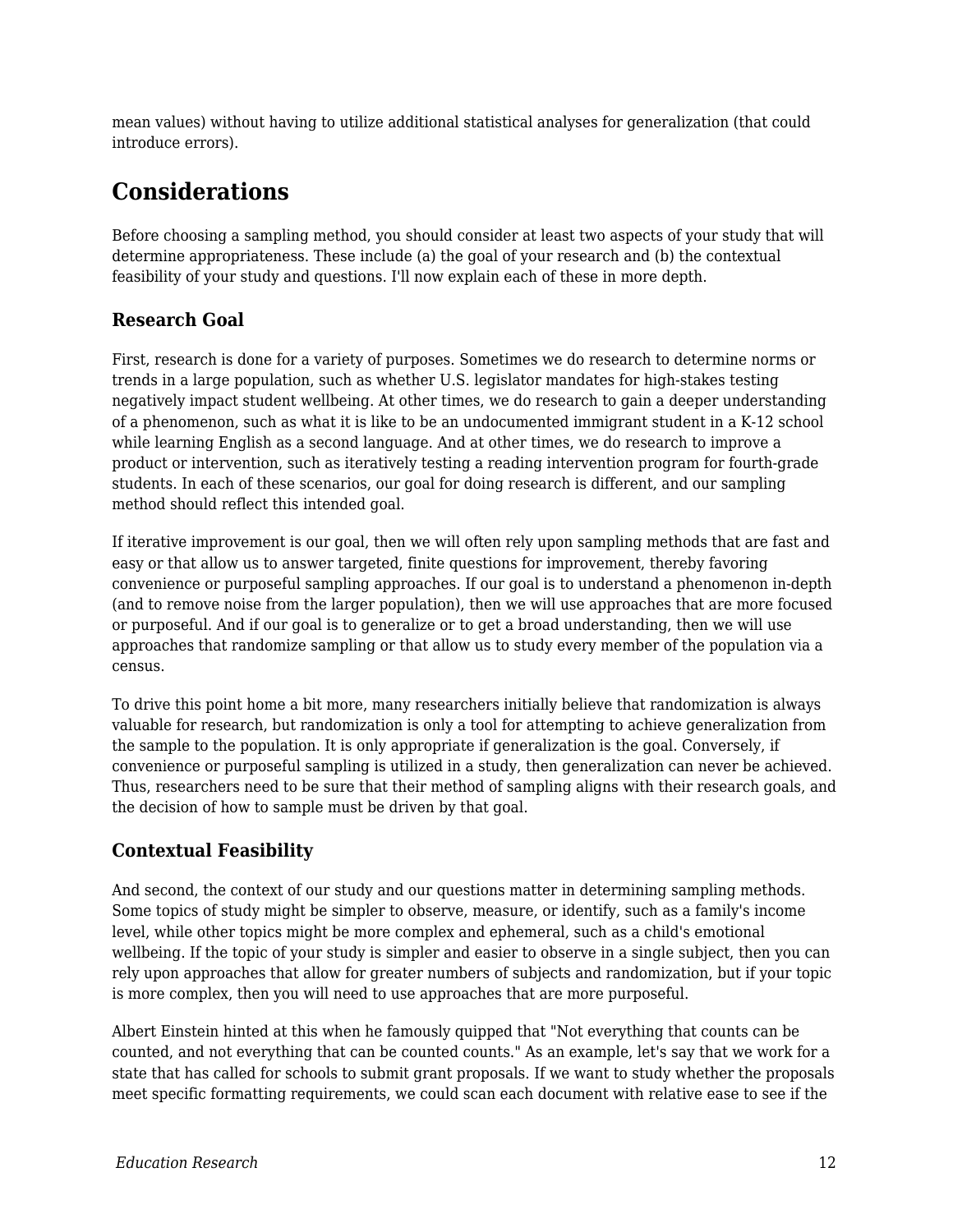proper headings, font size, and margins were used; or we could write a simple program to do this for us. If, however, we were tasked with evaluating the proposals on scholarly merit or likelihood of success, then this would require much deeper reading of the proposals and would rely upon much more expertise and interpretation on our part. In this scenario, a single researcher could feasibly study formatting issues of a sample of 1,000 proposals with relative ease, but determining each proposal's implementation success likelihood or evidentiary merit would take much more time and effort.

This complexity is also influenced by the field's prior work and knowledge regarding our research topic. If we are studying a topic that is brand new and upon which little previous work exists in terms of theoretical constructs, measurements, tools of observation, and so forth, then we will often need to rely upon more purposeful and focused approaches that allow us to go deep to unpack nuances. If, however, our topic has been studied deeply already and others have provided us with lenses and tools for measuring and observing, then we can use sampling approaches that take a broader view, such as randomization, because we will have a clearer idea of what we are looking for and how to go about finding it.

This issue of feasibility is further complicated in the education research setting because education research is a social science that deals with intentional, agentic humans with rich, complex life histories, which means that the complexity of our study context will also be informed by how we view our subjects and what we expect from them in the course of the study. If we are merely studying external, observable characteristics of our subjects, then larger samples and randomization will be more possible, but if we are expecting to unpack or reveal deep experiences, beliefs, or interpretations, such as trying to understand traumatic experiences among young children, then we will need to be much more purposeful and directed in how we select and interact with our subjects and come to view them not merely as subjects but as participants, informants, or collaborators of the research.

Thus, if we are studying simple topics, we can more feasibly rely upon large sample sizes and randomization to make generalizable determinations, but if we are studying more complex topics, then we may need to reduce sample sizes and focus our efforts on purposefully targeting specific subjects for deeper analysis.